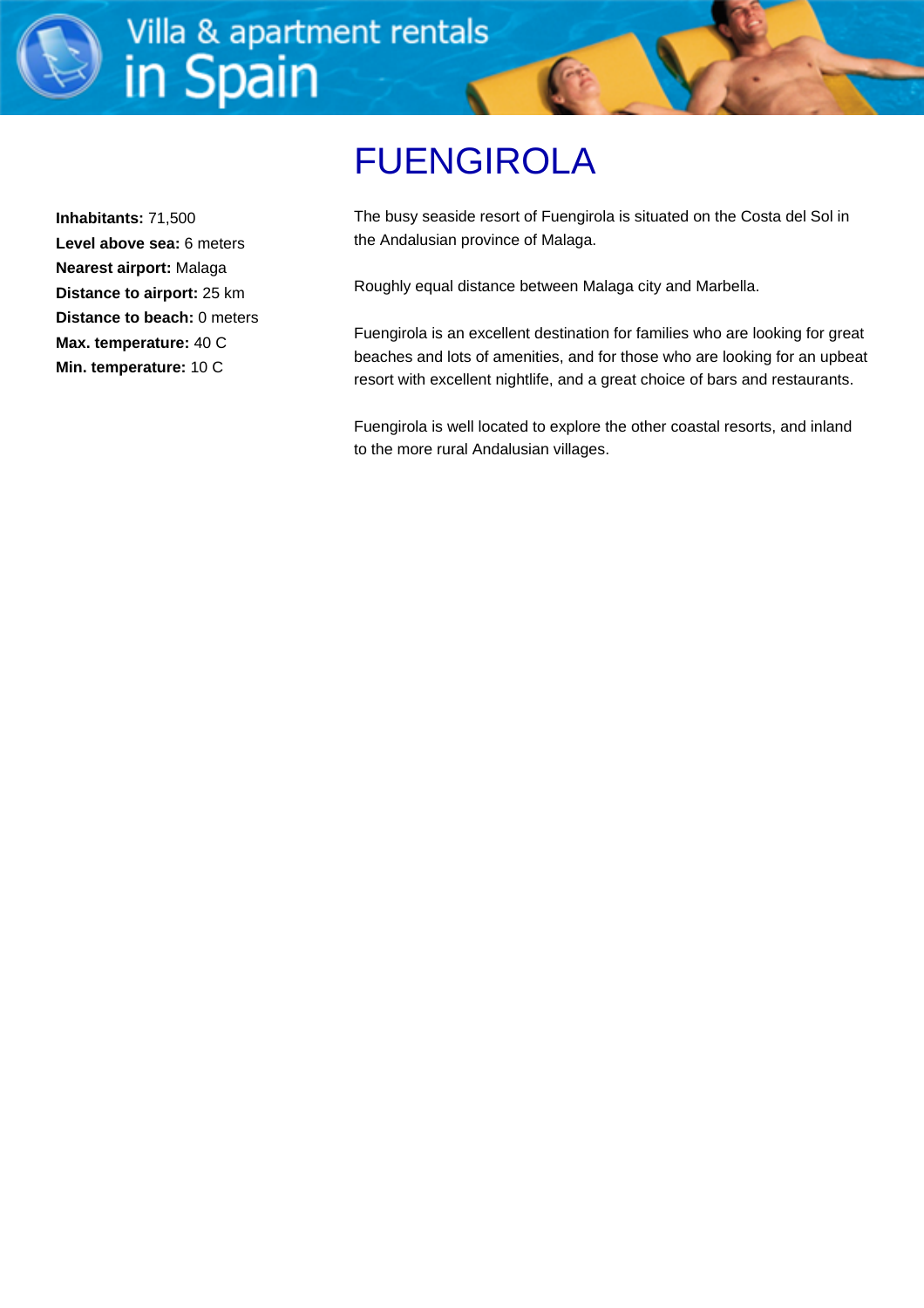# TRAVEL INFORMATION



#### **Fuengirola**

Fuengirola is situated between Malaga and Marbella, close to the town's of Mijas and Benalmadena; it is one of the most popular tourist towns on the Costa del Sol, a great holiday choice for families and children with a fantastic offering of beach, facilities and activities.

Tourism is an important industry for Fuengirola, with its 6 km of splendid beaches, seaside promenade and endless attractions. Yet if you look behind the touristic facade you will find an old-fashioned, friendly Spanish working town by the sea.

Fuengirola is located just 25 kilometres from the city of Malaga and its international airport. The town has good bus and rail transport options to and from Malaga, and a bus service to Marbella, to the west, and beyond.

#### **History**

Over the centuries the area has been occupied by the Phoenicians, Carthaginians, Romans and Moors. The history records date back to 2 B.C.

The town is dominated by the old Moorish castle, Castillo Sohail, which sits atop a hill just outside the town. In ancient times the area was known as Suel and then Suhayl, hence the castle's name.

Roman remains have also been found in sites in around Fuengirola and can be found in the Museo de Historia (History Museum) in the town.

#### Places to visit

Just 8 km away is Benalmadena, with its elegant Casino de Torrequebrada, Selwo Marina and Tivoli World, and the capital city of the province Malaga, is 20 kilometres away. Malaga is a beautiful city of culture, history and

great cuisine and well worth a visit. You can reach the city by bus or train, as well as by car.

The charming pueblo (village) of Mijas is around a 10 minute drive away and although it is now more populated with foreign residents and tourists, you still get the feel of traditional Spain here.

The glamorous seaside resorts of Marbella and Puerto Banus are around 25-30 minutes journey time in the car or taxi, or you can catch a bus, which takes a little longer as it stops at every urbanisation/village along the way.

#### **Beaches**

The broad sandy beaches of Fuengirola and Los Boliches offer heaps of facilities, restaurants, sports, showers and toilets. Carvajal, Gaviotas, Boliches, San Francisco, Santa Amalia and Castillo beaches beckon. Chiringuitos line the beachfront with delicious smells of 'Sardinas al Speto' (Sardines on the spit) wafting out along the promenade. All serve tasty traditional Southern Spanish seaside dishes, such as Gazpacho, sardines on the spit, paella and pescaito frito (mixed fried fish platter).

#### Around town

Fuengirola offers all the facilities of a major tourist centre: restaurants, bars, discos, sports clubs, etc. There is also a large shopping complex, the Parque Miramar Shopping Centre, which houses over 160 shops, plus bars, restaurants, cinema and a children's play park.

Apart from the general attractions of a tourist centre, Fuengirola offers a number of interesting venues such as the Roman baths at Torreblanca, the Arab castle of Solhail, the Outdoor Museum, exhibiting paintings by a variety of artists, the yacht harbour and club and two fantastic golf courses – Los Olivos and Los Lagos.

#### Eating out

You won't go hungry in Fuengirola, the town has got an amazing restaurant choice, whatever your preference. Of course, there are some amazing Spanish restaurants, tapas bars and beachside restaurants that serve traditional Spanish cuisine, but there is also such a diversity of people living in Fuengirola, and the restaurant options reflect this: British, Scandinavian, German, Indian, Chinese, Italian, Moroccan, Lebanese, the choice is endless.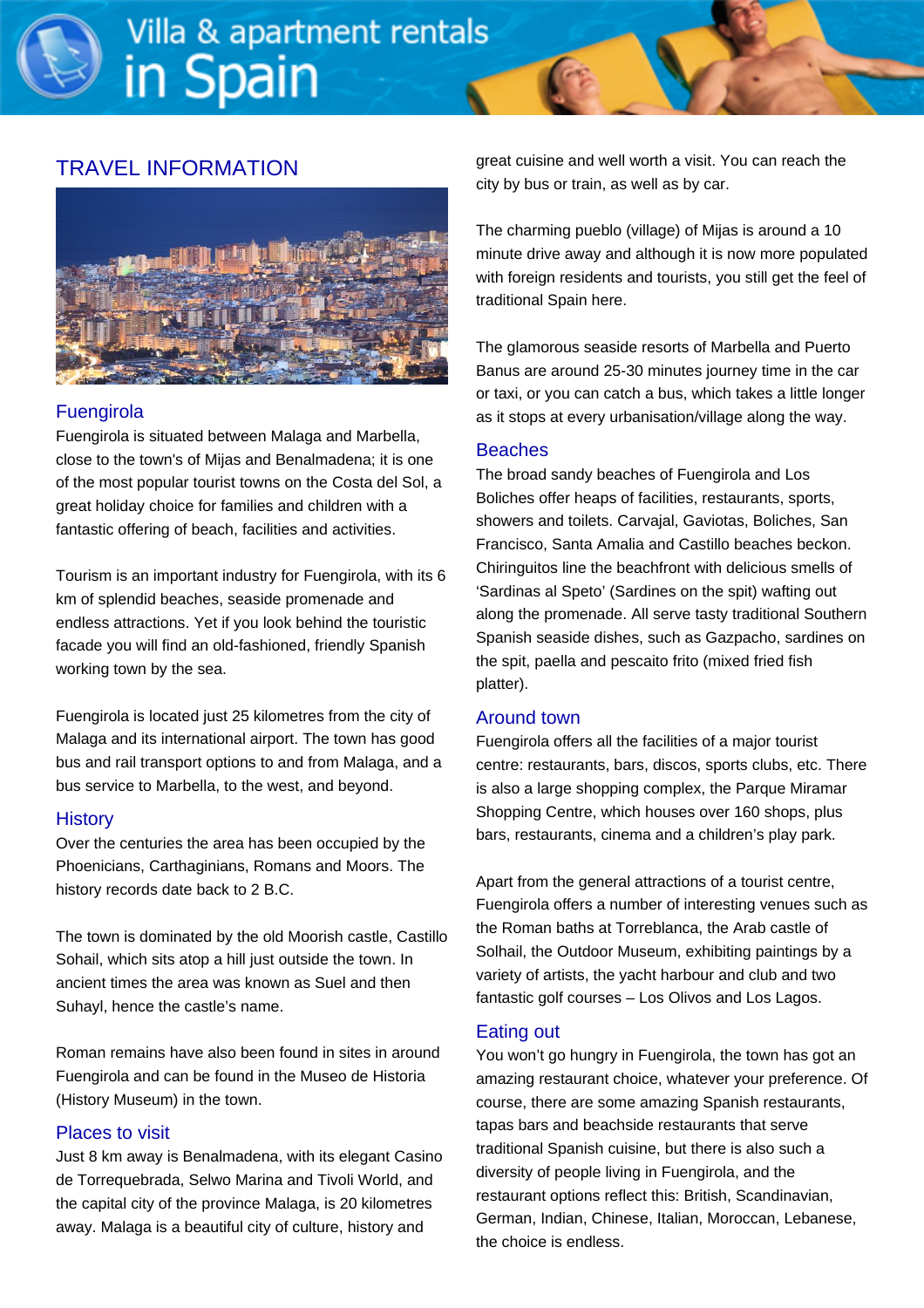#### **Festivals**

The wonderful Fuengirola Feria (festival) takes place annually between the 6th and 10th of October, in honour of Our Lady, the Virgin of El Rosario, the Patron Saint of Fuengirola.

The town's feria is one of the most important on the Andalusian feria calendar, and one of the most vibrant. The week long celebration makes it feel like the whole town is on holiday.

#### **Climate**

Fuengirola enjoys a sub-tropical Mediterranean climate, with hot summers and warm winters. Cooling breezes from the sea make the summer heat manageable; temperatures average 32 ºC during the summer.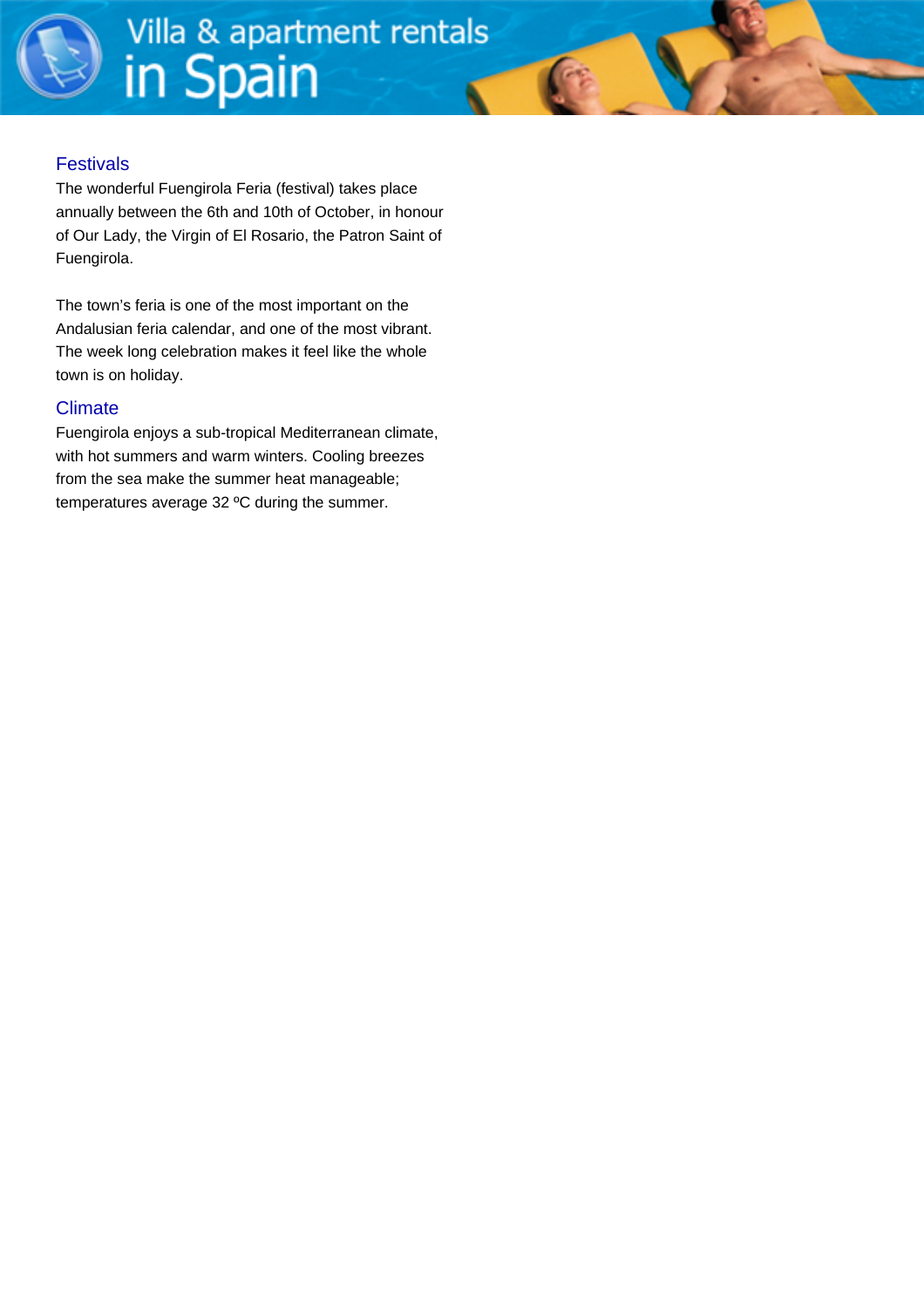# ESSENTIAL INFORMATION



If you need medical services during your holiday in Fuengirola, here is some useful information on pharmacies and hospitals in the area. Additionally, you will also find information on opening times and tips.

# **Pharmacies**

Pharmacies/chemists take turns in Fuengirola operating an after-hours service. Signs are posted outside all pharmacies letting you know when and where the nearest one is that offers an after-hours service.

# Hospitals and clinics

There are both public and private medical facilities in Fuengirola. Many of the larger ones have English speaking staff. For free public health care, you need to have the European Health Insurance Card, the E111.

Without valid health insurance, private health care can be very expensive in Fuengirola. Plan accordingly.

# Opening hours

Most shops and businesses are open from Monday through to Saturday from 9:30 to 13:30 and from 16:30 to 20:00. Many smaller shops close on Saturday afternoons.

The bigger shopping centres and supermarkets are open from 10:00 to 21:00 without closing for lunch. They are also sometimes open on Sundays.

During the high season some shops stay open past 22:00.

# **Tipping**

Do you tip in Spain? Tipping is common in Spain. It is not necessary, when buying a drink or having a 'Menu de Dia.'

When it comes to a mid-level or expensive restaurant, things are slightly different. But there are no 10% rules or anything like it in Spain; the Spanish may leave whatever small change they have in their pockets.

## Places of interest



#### **A) Hospital Virgen de La Victoria Marítimo de Torremolinos**

The public Hospital Virgen de La Victoria is situated in Torremolinos. It offers all services and plenty of parking. Emergency 24hr care is available. Carril del Sanatorio, 5, Torremolinos Phone: +34 951 030 200 Web: http://www.juntadeandalucia.es/servicioandaluzdesalud/ huvvhospital/centros-del-area-hospitalaria/hospital-

maritimo-de-torremolinos

#### **B) Hospital USMC Torrequebrada**

Public hospital Benalmádena, close to the Torrequebrada Casino. Benalmádena Phone: +34 951 211 334 Web:

http://www.juntadeandalucia.es/servicioandaluzdesalud/ huvvhospital/centros-del-area-hospitalaria/usmcbenalmadena-torrequebrada

#### **C) Xanit international hospital**

Large private hospital offering general medicine and specialised treatment. Avenida de los Argonautas, Fuenrgirola Phone: +34 952 443 119 Email: xanit@xanit.net Web: http://www.xanit.net/index-en.php

#### **D) Hormilleja Bernal pharmacy**

Pharmacy that is situated near the USMC Torrequebrada and just opposite the entrance to La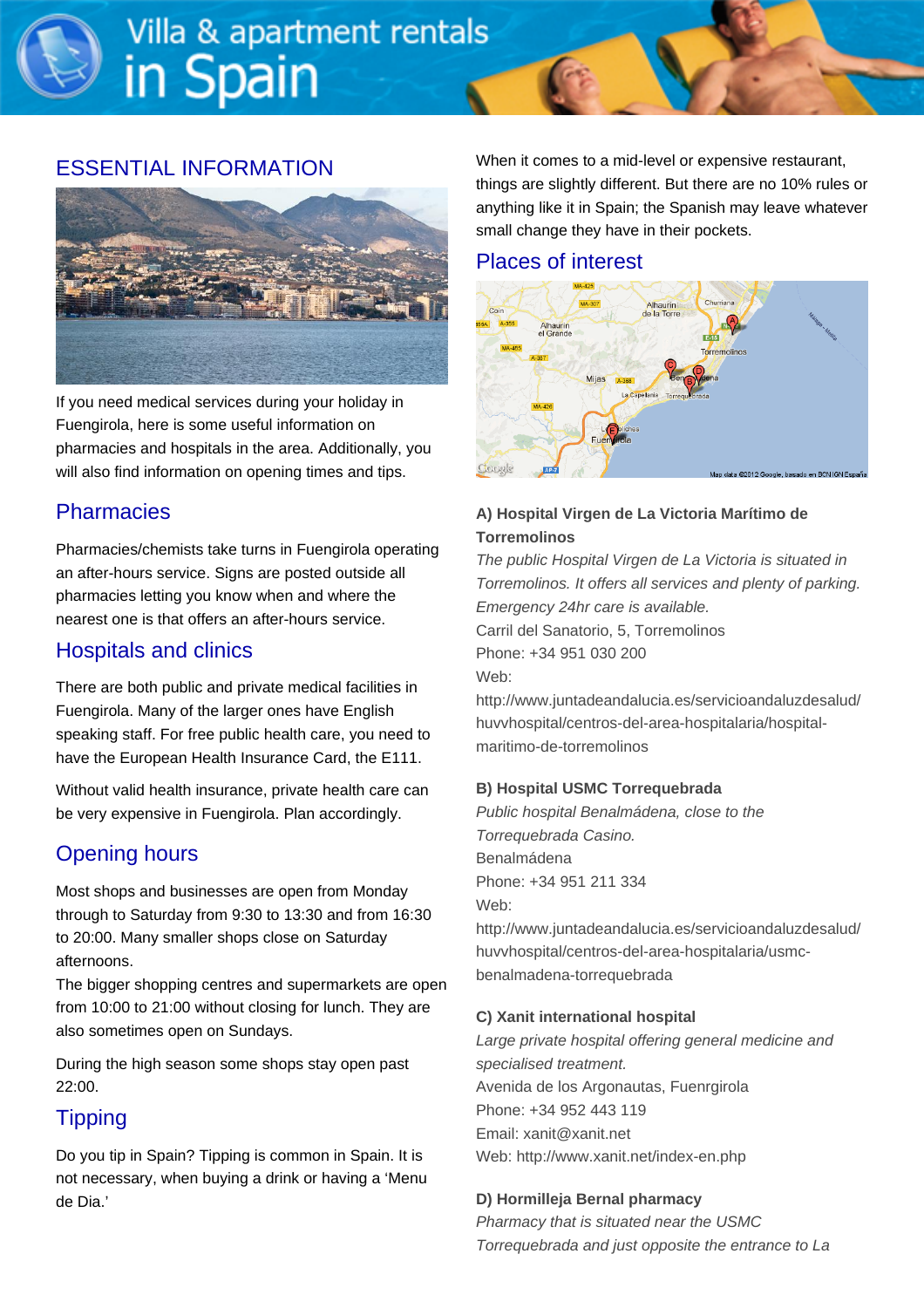Paloma park. Av de Federico García Lorca, 29630 Fuengriola Phone: +34 952 563 116

#### **E) Martín Buendía pharmacy**

Pharmacy in the centre of Fuengirola. Near the town hall and within easy walking distance from the beach. Plaza de la Constitución, Fuengirola Phone: +34 952 474 831

#### **F) Nestares García pharmacy**

Large pharmacy in the centre of Fuengirola. English speaking staff. Av de los Condes de San Isidro, 3 Phone: +34 952 47 48 50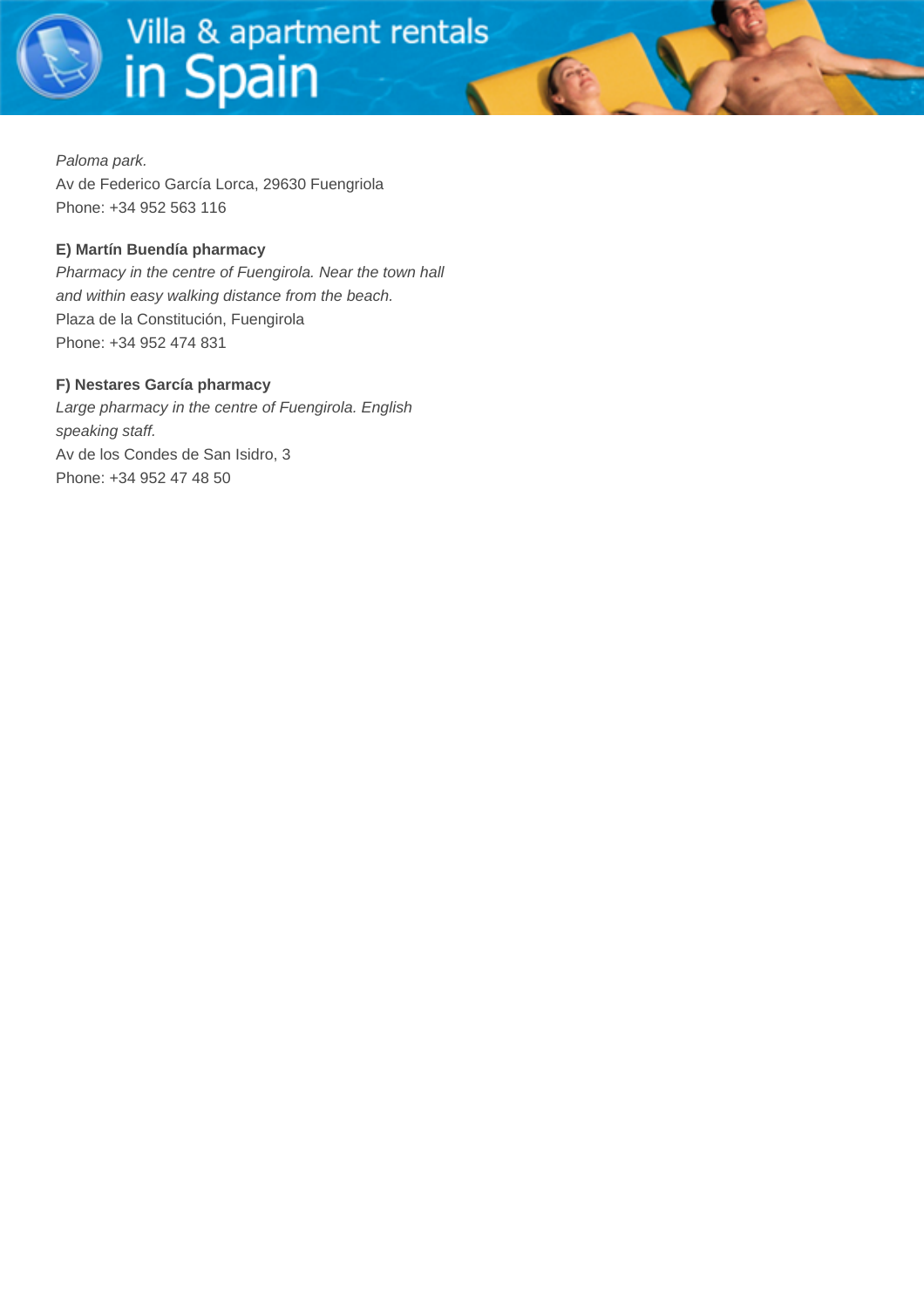# **TRANSPORTATION**



# **Airports**

The nearest airport to Fuengirola is Malaga's Pablo Picasso International airport (AGP). It is approximately 24 kms from the centre of Fuengirola.

There are various ways to get from Malaga's International airport to Fuengirola. Here are some suggestions.

# **Trains**

The train station is right in front of the arrivals terminal T3. There are trains leaving every 20 minutes. Line C1 is the one that connects Malaga's airport with Fuengirola.

There are no trains running at night.

A single fare to Fuengirola costs approximately €2,50 and takes around 35 minutes.

Timetable from the airport: 5:42h-22:42h Timetable from Fuengirola: 6:20h-23:20h

# **Buses**

The bus line M113 connects Malaga and Fuengirola. The bus stops in the centre of Malaga, just next to the port, on the Muelle Heredia.

The bus stop at the airport is actually just outside of the San Miguel factory. You need to walk and turns rightwards when leaving the arrival terminal. The San Miguel factory is on the right hand side of the first roundabout when leaving the airport. A single fare costs approximately €4.

# Taxi

There is a taxi rank right in-front of the terminal T3. A taxi

fare to Fuengirola costs approximately €35.

# Car rental

Renting a car is strongly recommended. Book your holiday rental car before you leave and pick it up from Malaga airport on arrival. Click here - [http://www.spain](http://www.spain-holiday.com/carrental.html)[holiday.com/carrental.html](http://www.spain-holiday.com/carrental.html) - for more information and rentals.

# Places of interest



#### **A) Malaga International Airport - AGP**

Malaga Airport is also named Pablo Ruiz Picasso airport and has the IATA-code of AGP. It is the Costa del Sol's main airport and the fourth busiest in Spain. It is situated approximately 8kms from Malaga city. Avenida García Morato, 29004 Malaga Phone: +34 902 404 704 Web: http://www.aenaaeropuertos.es/csee/Satellite/Aeropuerto-Malaga/es/

#### **B) Fuengirola train station**

Fuengirola train station is at the end of the C1 commuter line that runs from Malaga's Maria Zambrano train station.

Avda. Jesús Santos Rein, S/N, 29640 Fuengirola Phone: +34 952 128 079

#### **C) Central bus stop Malaga - Muelle Heredia**

The bus station is situated just outside of Pier 4 in Malaga's port area. There are various lines that interconnect here. Avenida de Manuel Agustín Heredia 1, 29001 Málaga

#### **D) Radio Taxi Fuengirola**

Taxi company based in Fuengirola. Pick-ups can be arranged from any time/location. Calle Rodrigo de Triana 7, 29640 Fuengirola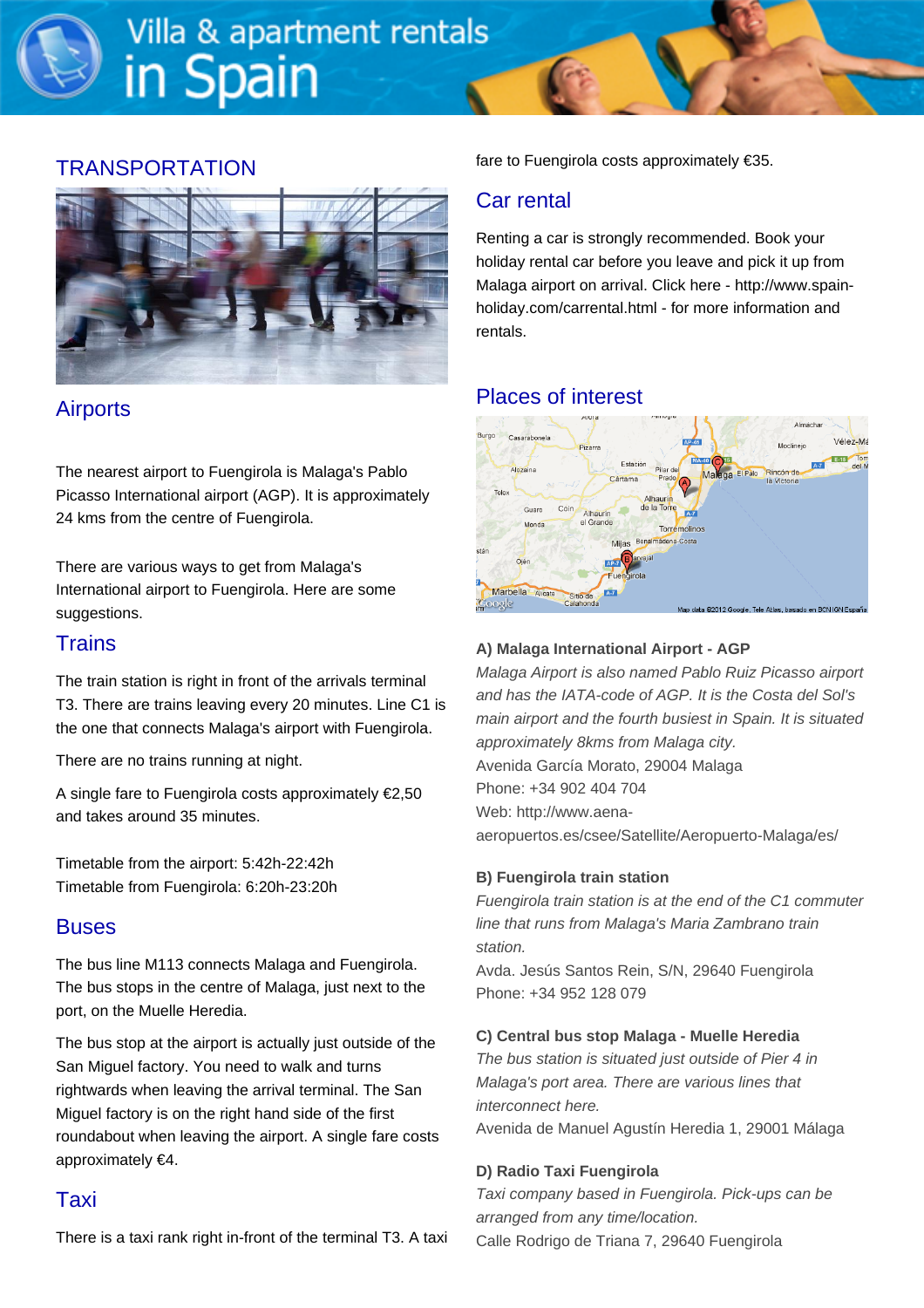

Phone: +34 952 471 000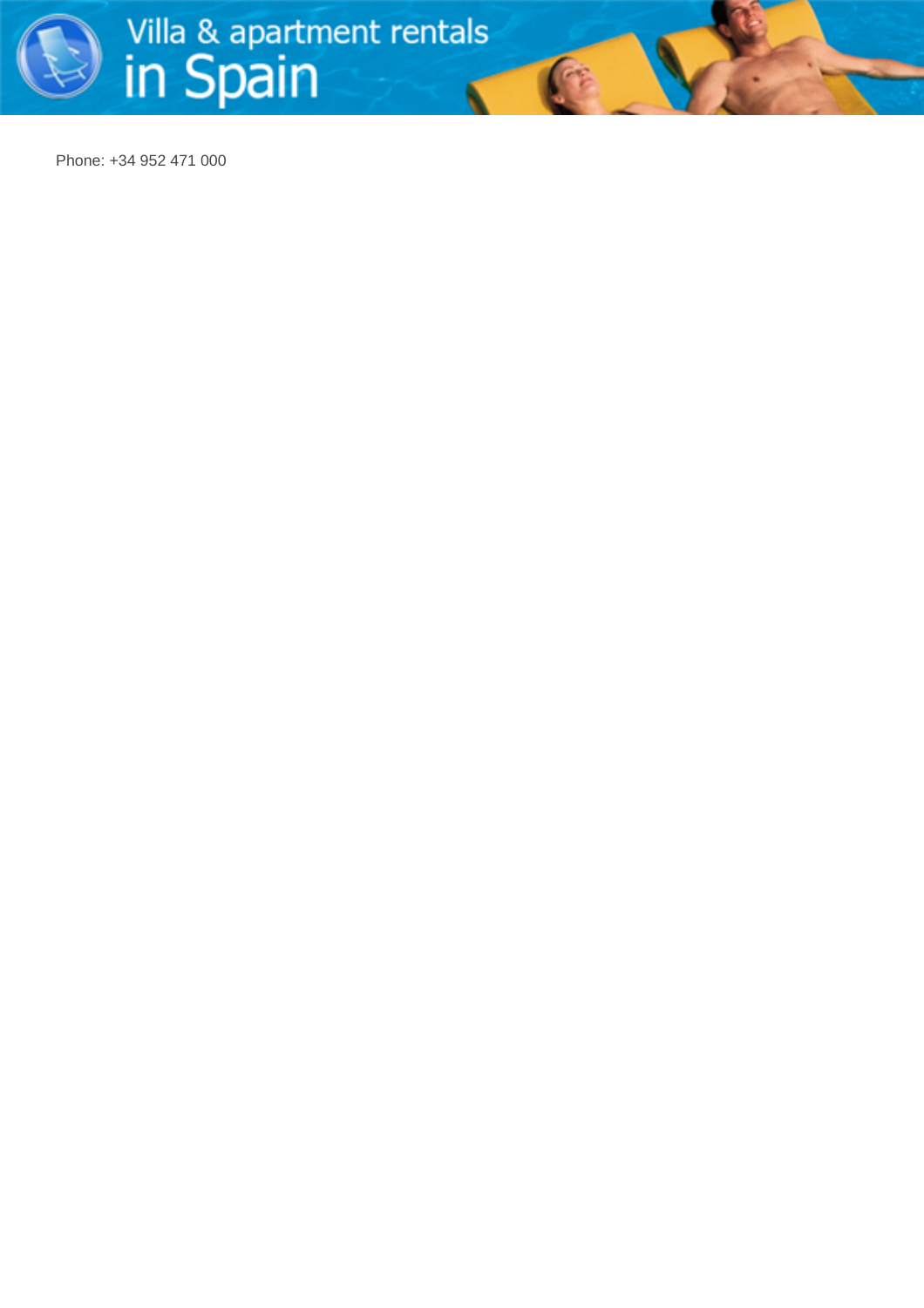# THINGS TO SEE & DO



Being one of the most popular holiday destinations on the Costa del Sol, it is of little surprise that Fuengirola offers a very varied list of things to see and do. Here are some suggestions.

# Places of interest



#### **A) Aquamijas**

Aquamijas is ideally suited to families with smaller children. There are five water slides in total. Entrance prices are €20 for adults and for children (4 to 12 years  $incl.$ )  $\in$  15.

Autovia A7, km 209, 29649 Mijas Costa Phone: +34 952 460 404 Email: aqualand@aquamijas.com Web: http://www.aquamijas.com/

#### **B) Bioparc Fuengirola**

Bioparc is a very different kind of zoo and is characterized by the absence of cages and fences. It provides a unique opportunity to see animals in a semiwild habitat. The zoo recreates scenes from Madagascar, Equatorial Africa and Southeast Asia. The park is open all year from 10:00am, closing times vary depending on the season, for more information see the website.

Avenida de Camilo José Cela n° 6-8, 29640 Fuengirola Phone: +34 952 666 301

Email: info@bioparcfuengirola.es Web: http://www.bioparcfuengirola.es/en

#### **C) Castle of Sohail**

One of Fuengirola's most emblematic landmarks. The landmark castle dates back to Moorish times. After the Moorish occupation, the Christians took power and the castle once again became the fortress of the town. It has since been rebuilt several times. The Castle is now a popular tourist attraction with a museum, guided tours and during the summer months it becomes a fantastic open-air auditorium, playing host to various concerts and events. Entrance is approximately €3. Carretera Nacional-340, 29640 Fuengirola Phone: +34 952 467 457

#### **D) Fuengirola Adventure Golf**

A family themed, 19-hole pitch and putt golf course. A round takes approximately 60-90 minutes and is filled with all kinds of obstacles, water features and elevation changes. Adults pay around €9 and children (under 16), €6, there are group and family discounts available. Parque Fluvial Sohail, 29640 Fuengirola Phone: +34 951 260 067 Email: colin@ogro.org Web: http://www.fuengirolaadventuregolf.com

#### **E) Mijas Golf**

Mijas golf is one of the most popular golf courses on the Costa del Sol. It is made up of two 18-hole courses; Los Lagos and Los Olivos. The club offers all services, including a restaurant, a pro-shop, online tee time bookings and rentals. Avda. Louison Bobet. Nº 1-3 y 5, 29650 Mijas Phone: +34 952 476 843 Email: info@mijasgolf.org Web: http://www.mijasgolf.org

#### **F) Costa del Sol Hipodromo**

The Hipodromo (horse racecourse) is located in the Urbanisation of "El Chaparral" in Mijas Costa. The racecourse features two sand tracks of 1,700m and 1,600m and an athletics track. There are seats for up to 5,000 spectators. There are also training and competition tracks, paddocks, a gymnasium, a swimming pool and a selection of bars and restaurants. Entrance is €5 for adults on race days and free for under children under 18. Car parking is free.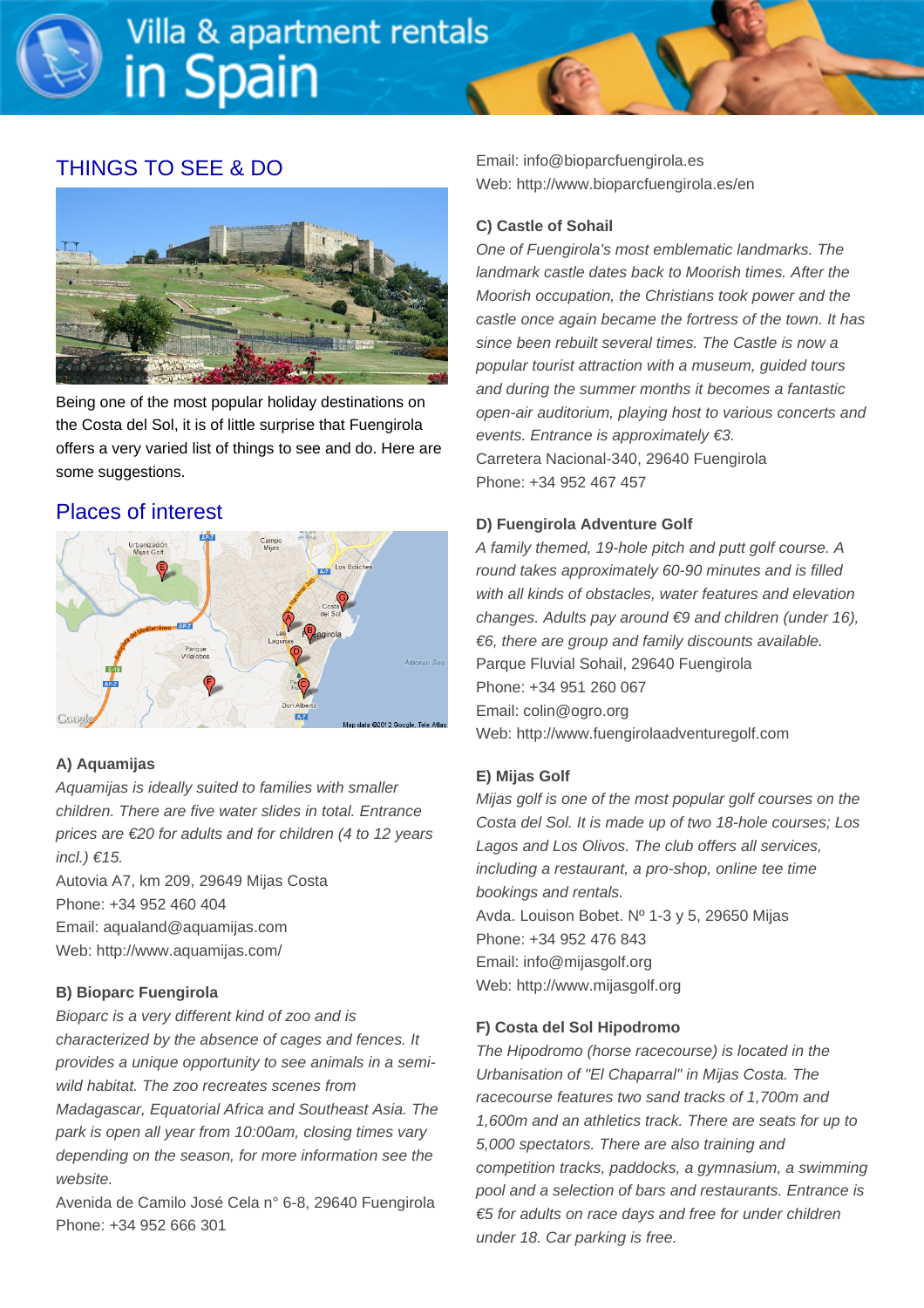Av Hipodromo, 29650 Mijas Phone: +34 952 592 700 Email: info@hipodromocostadelsol.es Web: http://www.hipodromocostadelsol.es/

#### **G) Water sports Fuengirola**

Fuengirola Marina, not far from the town centre is home many water activities. Activities include jet skiing, water skiing, wakeboarding, banana rides, pedalos, kayaks, parasailing and even fishing trips are organised. See website for further details. Local 62, Puerto Deportivo de Fuengirola, 29640 Fuengirola Phone: +34 952 581 861 Web: http://www.watersportsinfuengirola.com/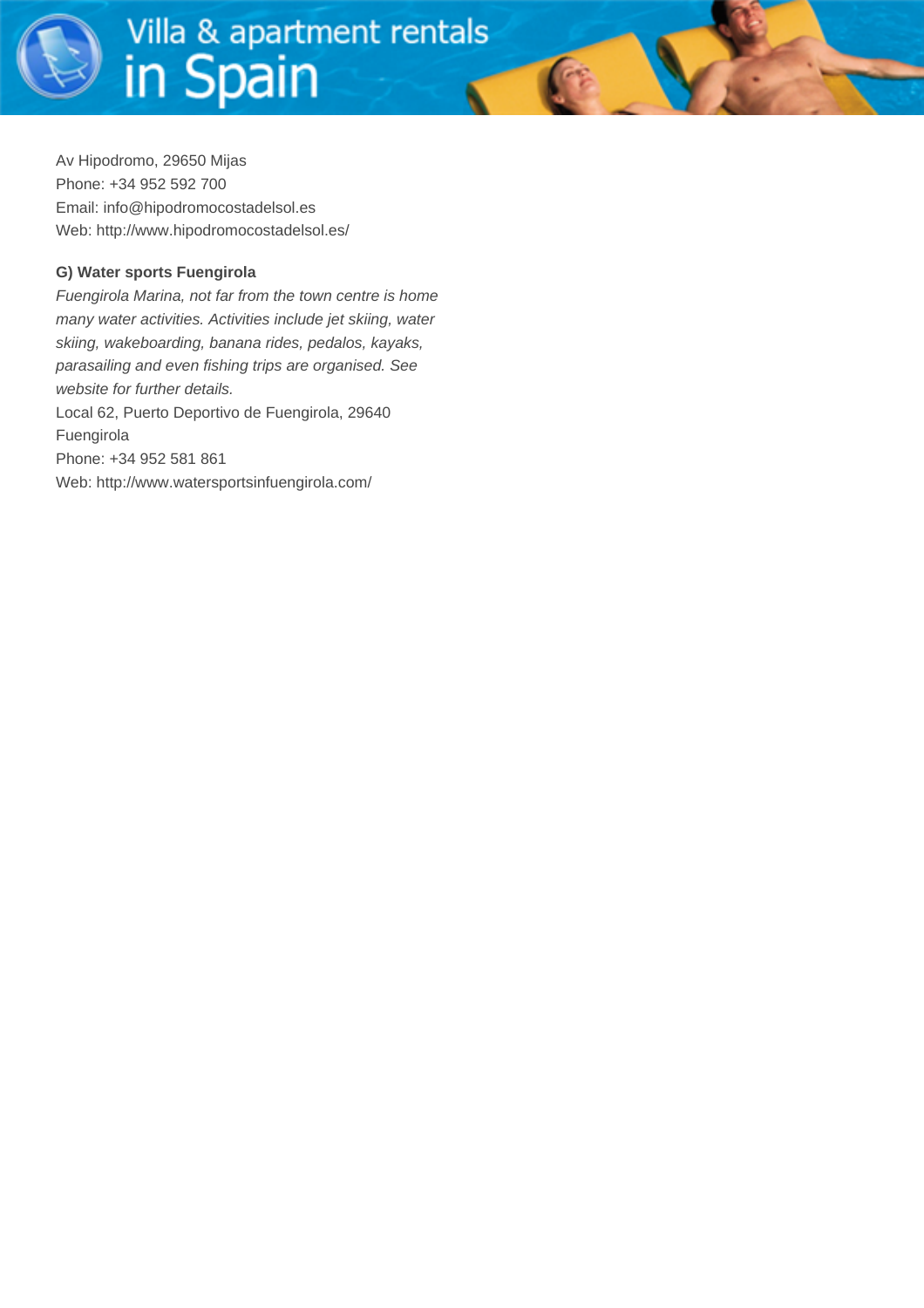## DAY TRIPS



A holiday in Fuengirola offers ample opportunities to combine relaxing days on the beach, with various day trips. Fuengirola is ideally suited to explore the Costa del Sol and the surrounding inland areas. The public transport system in Fuengirola is quick, efficient and cheap.

The museums and cultural highlights of Malaga and Ronda, the shops of Puerto Banus and the whitewashed traditional villages of the interior are all easily accessible. Not to mention, all the attraction parks that are situated near by.

# Places of interest



#### **A) Malaga**

Malaga is one of the oldest cities in the World with close to 3000 years of history. It offers a wealth of amenities and attractions. Cultural highlights include the Picasso Museum, Thyssen museum, the Centre for Contemporary Art (CAC), the Alcazaba, the Gibralfaro castle and the Cathedral. The city also offers an ample selection of beaches, shops and restaurants. Málaga

#### **B) Puerto Banús**

Puerto Banús is an oasis of luxury. This well-known residential area is located a short distance from Marbella and offers high quality services, many shopping

boutiques and a beautiful marina. Puerto Banús

#### **C) Ronda**

Ronda is located approximately 50 km south-west of Malaga and 30 km from Marbella. It is steeped in history and culture. Celts, Phoenicians, Romans and Muslims have all left their mark. Ronda is located in one of the most privileged locations in Andalucia, perched on a cliff overlooking the surrounding countryside.

#### **D) Gibraltar**

A corner of England in Southern-most Spain. With only 6.8km2 of area, Gibraltar offers a surprising quantity of things to see and do. Tax free shopping, a trip up the rock, the siege tunnels, St Michael's cave and, of course, seeing Gibraltar's most famous inhabitants, the barbary apes.

**Gibraltar** 

#### **E) Mijas**

A charming village of Moorish origin that is characterized by whitewashed houses and flowered balconies. Mijas Pueblo is located about 30 km south-west of Malaga. The village offers spectacular views of the coast, plenty of bars and restaurants and the famed "Burro-taxis," (donkey taxis).

Mijas

#### **F) Selwo Aventura**

A large zoo that is home to species from all over the World. There are a wide range of educational programs and special events for children. The park is open from February to December. Opening times vary, consult the website for further information. A7-N340 km 162,5, 29680 Estepona Phone: +34 902 190 482 Web: http://www.selwo.es/en

#### **G) Aventura Amazonia**

The biggest adventure park in Andalucia. There are six different routes characterised by rope bridges, walkways through the trees, artificial climbing walls and zip-lines. The routes are divided according to age and the ability of participants (minimum age 4 years) and also include games and activities. A great day out for all the family. Avenida Valeriano Rodriguez n° 2, 29604 Marbella Phone: +34 952 835 505; +34 625 089 320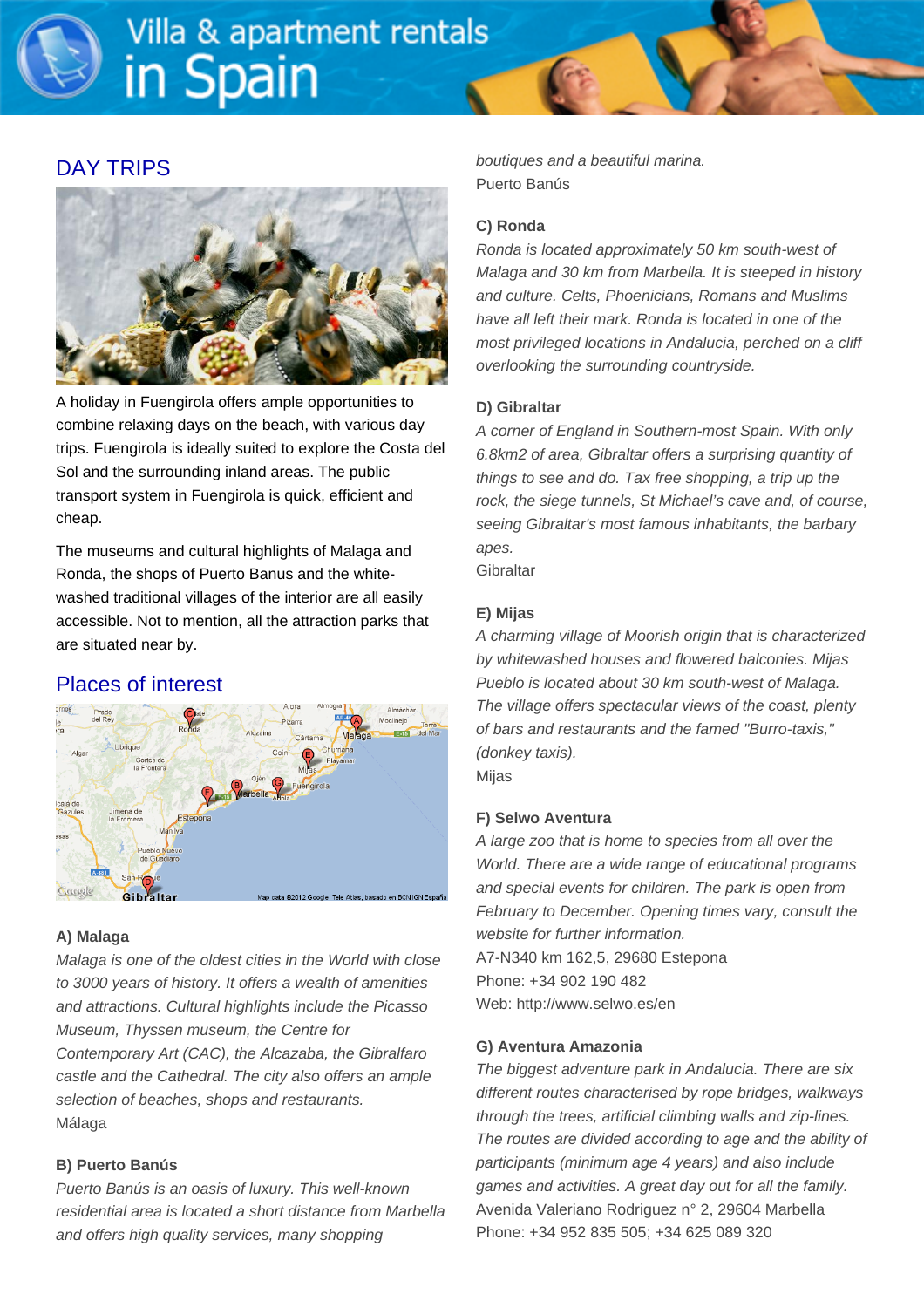

 $\mathbb{G}$ 

Web: http://www.aventura-amazonia.com/parquesamazonia/marbella-eng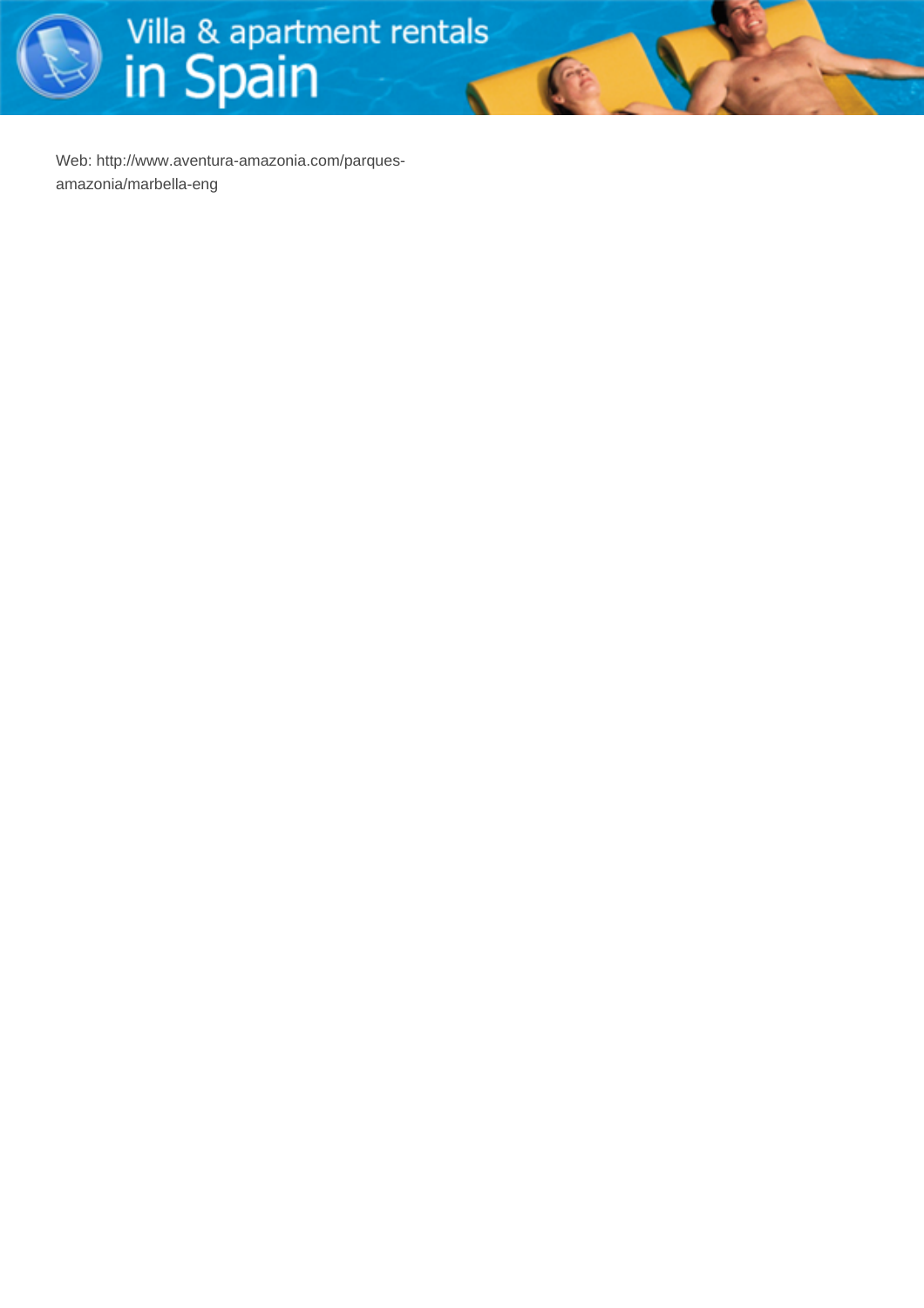## **BEACHES**



Fuengirola has a seven-kilometre stretch of beach that begins near the Sohail Castle in the West and continues onto Torreblanca in the East. There are a variety of beaches between these two points.

Nearly all, offer facilities such as sunbed/parasol rentals, water sports, lifeguards, bars and restaurants, kiosks, showers, toilets and shops. All of the beaches are easily accessible and are located along the city's seafront promenade - the Paseo Maritimo Rey de España.

# Places of interest



#### **A) Los Boliches**

Los Boliches is one of Fuengirola's most popular and largest beaches. The Blue Flag beach is over 1000 meters long and 40 meters wide. It is situated right in the city centre and offers all facilities, including parking, lifeguards, showers, toilets and disabled access. There are numerous restaurants and bars right on its doorstep. Fuengirola

#### **B) Las Gaviotas beach**

Las Gaviotas Beach is an extension of Los Boliches. The beach is 650 meters long, 40 meters wide and offers all kinds of facilities including sunbed & parasol rentals, bars & restaurants, water sports and also wheelchair access. A popular beach with families, it can get crowded during the summer months.

#### Fuengirola

#### **C) Santa Amalia**

Santa Amalia beach is 1400 meters long and 25 meters wide. It is located in central Fuengirola. The beach offers a variety of facilities and is popular with families. You can rent pedalos, jet skis, sunbeds and parasols. Being central, there are numerous bars and restaurants in the area.

Fuengirola

#### **D) Carvajal beach**

Carvajal beach is situated in the east of Fuengirola, next to Benalmadena. The beach is 1200 meters long and 20 meters wide. A popular beach with younger crowds. During the summer it does not get as busy as some of the more centrally located beaches. Fuengirola

#### **E) Torreblanca beach**

Torreblanca beach is situated immediately after Los Boliches and next to Benalmadena. The beach is 1600 meters long and 30 meters wide and has fine golden sand. A popular family beach and offers many facilities, including sunbed & parasol rentals, kiosks, restaurants, shops and plenty of parking. Fuengirola

#### **F) San Francisco**

San Francisco is a small beach located next to Fuengirola Port. The beach is 350 meters in length and 20 meters wide. Its central location ensures that a variety of amenities are close at hand. Shallow, calm waters make it an excellent choice for families with children. Fuengirola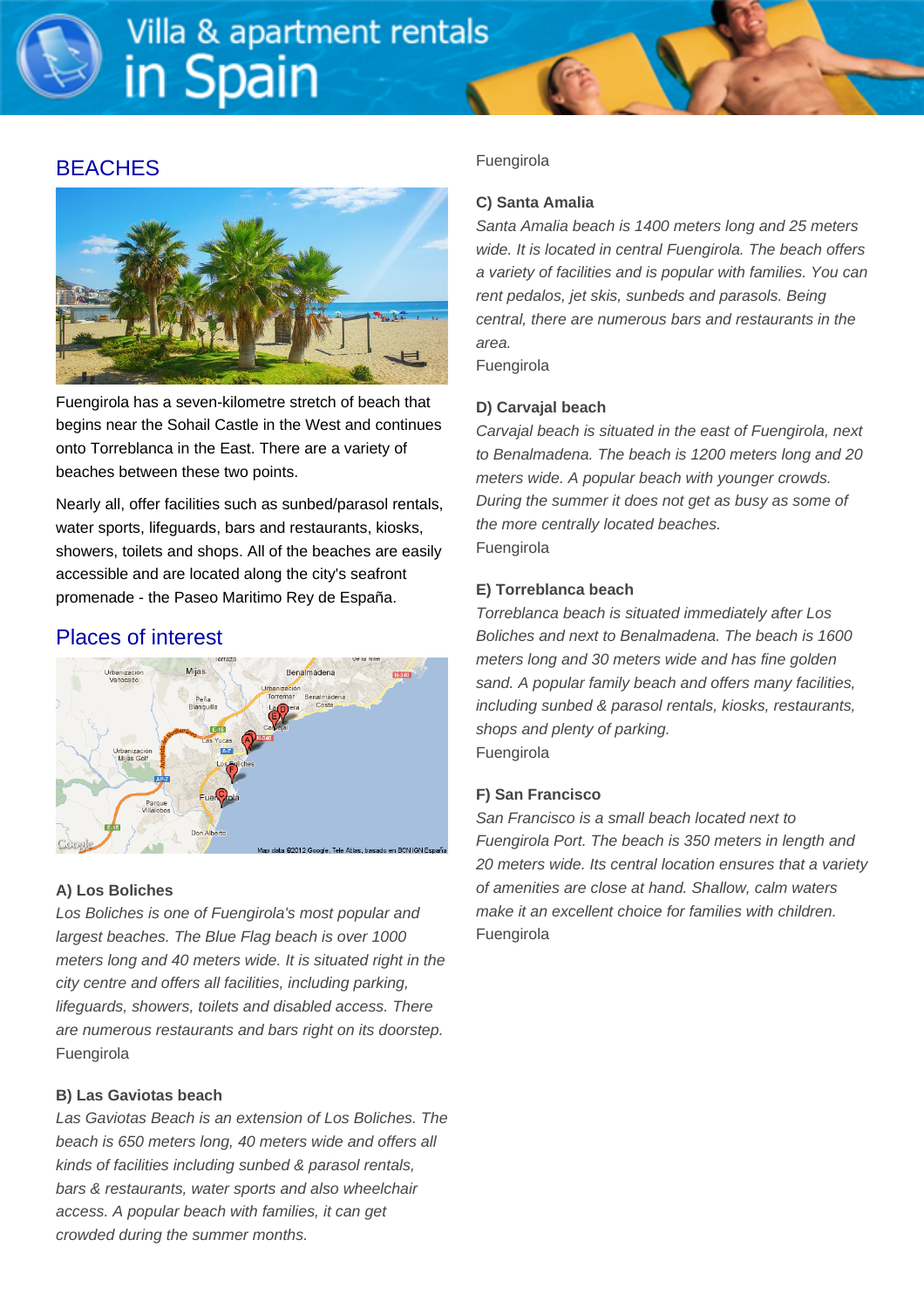# EATING OUT



Eating out is all part of the fun while on holiday in Fuengirola. Being the cosmopolitan destination that Fuengirola is, the area offers every conceivable type of restaurant and place to eat. Here are some suggestions.

# Places of interest



#### **A) Charolais restaurant**

A great restaurant specialising Basque and Andalusian dishes. It also serves tapas in a separate section. A wine lovers heaven, with over 400 bottles of wine on offer. Hake in green sauce, tenderloin beef steaks and the deserts are all recommended. Price per person is around €35.

Calle Larga 14, 29640 Fuengirola Phone: +34 952 475 441 Web: http://www.bodegacharolais.com/

#### **B) Tipi Tapa restaurant**

Just a stone's throw from the beach is the restaurant Tipi Tapa. Specialising in traditional Spanish cooking, the restaurant is a great place to eat with friends and family. The menu is extensive and offers all the typical Spanish favourites. There is a weekly menu for approximately €10 per person. Calle Málaga, 4, 29640 Fuengirola Phone: +34 952 199 236 Web: http://www.cerveceriatipitapa.es/

#### **C) La Langosta restaurant**

One of Fuengirola's best known and loved fish restaurants, with over 50 years of history. Seafood and lobster are specialities. Average price per person is between €36 and €50 - highly recommended. The restaurant is closed on Sundays. Calle Francisco Cano, 1, 29640 Los Boliches Phone: +34 952 475 049 Email: christian@restaurantelalangosta.es Web: http://www.restaurantelalangosta.net/

#### **D) Gavia restaurant**

The Gavia restaurant is situated on the beach just off the maritime walkway, the Paseo Marítimo Rey de España. The cuisine is predominately Mediterranean, with a modern touch. You can choose to eat in the main restaurant dining area, the terrace or the chill out area all offer great sea views.

Paseo Marítimo Rey de España, 116, 29640 Fuengirola Phone: +34 952 66 00 84 Email: info@restaurantegavia.com Web: http://www.restaurantegavia.com/

#### **E) Chiringuito La Cepa Playa**

A classical chiringuito (beach restaurant) known for its great food. It is located on San Francisco beach, just next to the port. It offers all the usual favourites with grilled sardines, salt cod sautéed in garlic-infused olive oil, fried fish, octopus and salads. Paella is also available, but needs to be pre-ordered. The chiringuito is situated just in-front of Hotel Florida. Paseo Maritimo Rey de España, 29640 Fuengirola Phone: +34 692 623 296 Email: info@lacepaplaya.com

#### **F) La Casa rústica restaurant**

The restaurant is run by one of Malaga's better known chefs, Dani who was trained in the renowned Cónsula school. International cuisine at its best with fish, meat and vegetarian dishes. Good price/quality ratio. Calle Moncayo, 27, 29640 Fuengirola Phone: +34 952 952 478 597 Email: info@lacasarustica.es Web: http://www.lacasarustica.es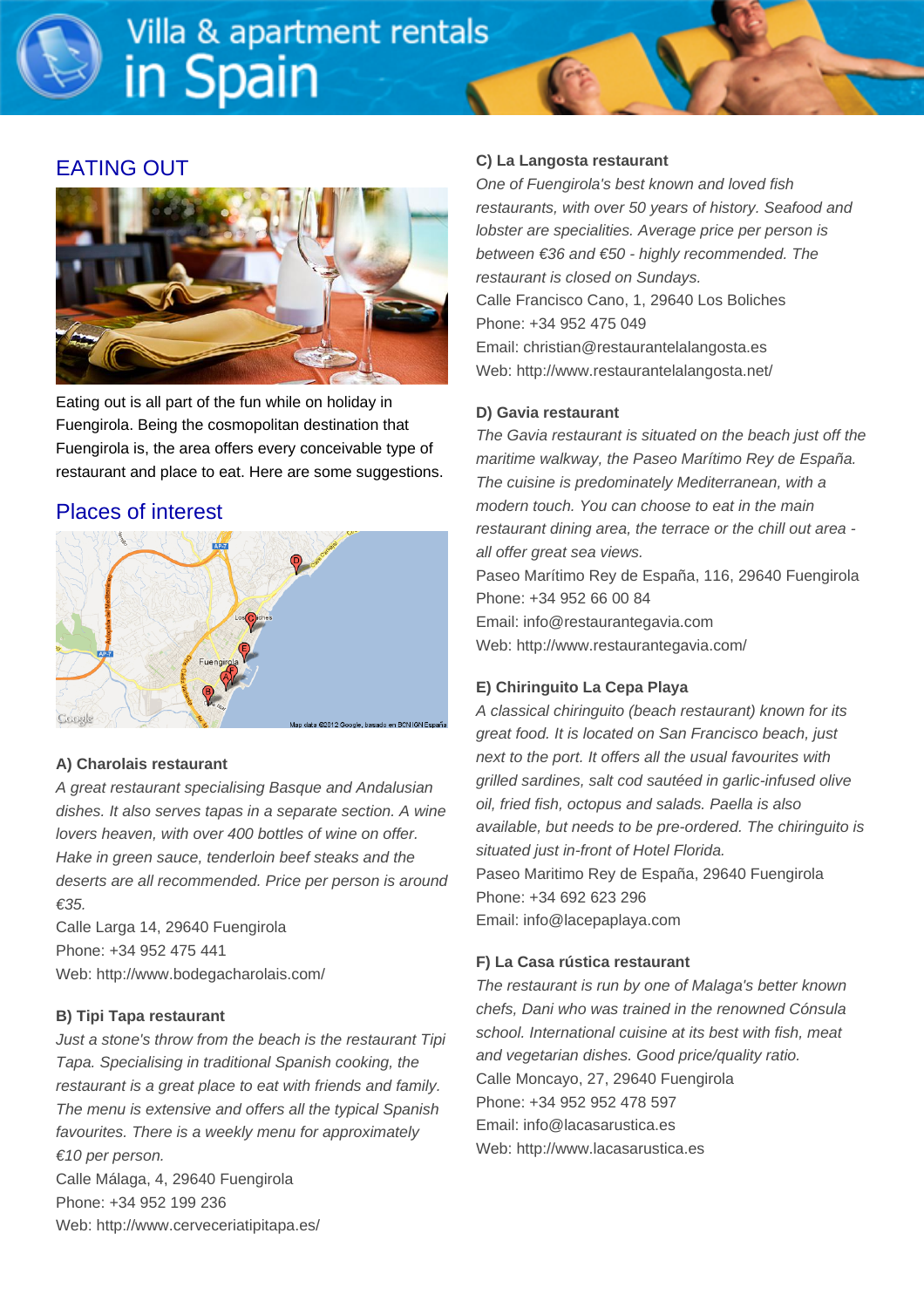## NIGHTLIFE & BARS



Fuengirola's nightlife is well known and recognised as one of the hot spots on the Costa del Sol, there are bars, clubs, chill-out lounges....you name it, you'll find it in Fuengirola. The busiest areas are the Paseo Maritimo and the area in and around the Puerto Deportivo. As with everywhere in Spain, things do not get started until late. Most nightclubs do not get going until well after midnight.

## Places of interest



#### **A) Karbon Klub**

The nightclub, the Karbon Klub is located next to Jackson's Bar and just a few meters from the Paseo Maritimo. It is one of the most popular nightclubs on the Costa del Sol. The venue is perfectly sized, not too big and not too small. The atmosphere is renowned. Highly recommended.

Calle Jacinto Benavente, local 2-3, 29640 Fuengirola Phone: +34 952 586 128

Email: karbonklub@gmail.com

Web: http://www.karbonklub.es/

#### **B) Jackson's Bar**

The ideal place to start the evening. Jackson's Bar is a popular spot and features pool tables, eight screens for sports fans, DJs and a large terrace. The décor is modern and sophisticated. The bar is located a few

meters from the beach and offers a wide selection of drinks and cocktails at reasonable prices. Calle Jacinto Benavente, local 2-3, 29640 Fuengirola Phone: +34 610 160 402

#### **C) The London Pub**

One of Fuengirola's most popular bars. The London Pub is situated along the Paseo Maritimo and decorated as a traditional English pub. It offers a large terrace, televised football matches, DJs and music until 4 in the morning! Complejo Pyr, Paseo Maritimo, 29650 Fuengirola Phone: +34 952 476 387

#### **D) Mai Tai**

Another one of the hottest venues on the Costa del Sol. Mai Tai is known for the large number of themed parties that are held throughout the year. Friday night is strip tease night (both male and female)!! The atmosphere is fantastic, not to be missed. Paseo Marítimo Rey de España s/n; Edif. El Puerto, 29640 Fuengirola Phone: +34 696 639 617 Email: info@discotecamaitai.es Web: http://www.discotecamaitai.es

#### **E) Lumiere Lounge Café**

Located a short distance from Fuengirola's port area, the Lumiere Lounge Café offers a great atmosphere (especially on weekends), numerous themed parties and the occasional live concert. Popular with the twentysomething and thirty-something crowds. Avenida Condes de San Isidro n° 7, 29640 Fuengirola Phone: +34 686 454 615 Email: lumiereloungecafe@gmail.com Web: http://www.lumiere.es

#### **F) Lola's Bar**

A sophisticated ambience offering chillout music, good food and great views over the Plaza de la Constitucion. The restaurant is open until 23:30. Avda.Condes San Isidro, 22-1, 29640 Fuengirola Phone: +34 952 463 999 Web: http://www.lolasbar.com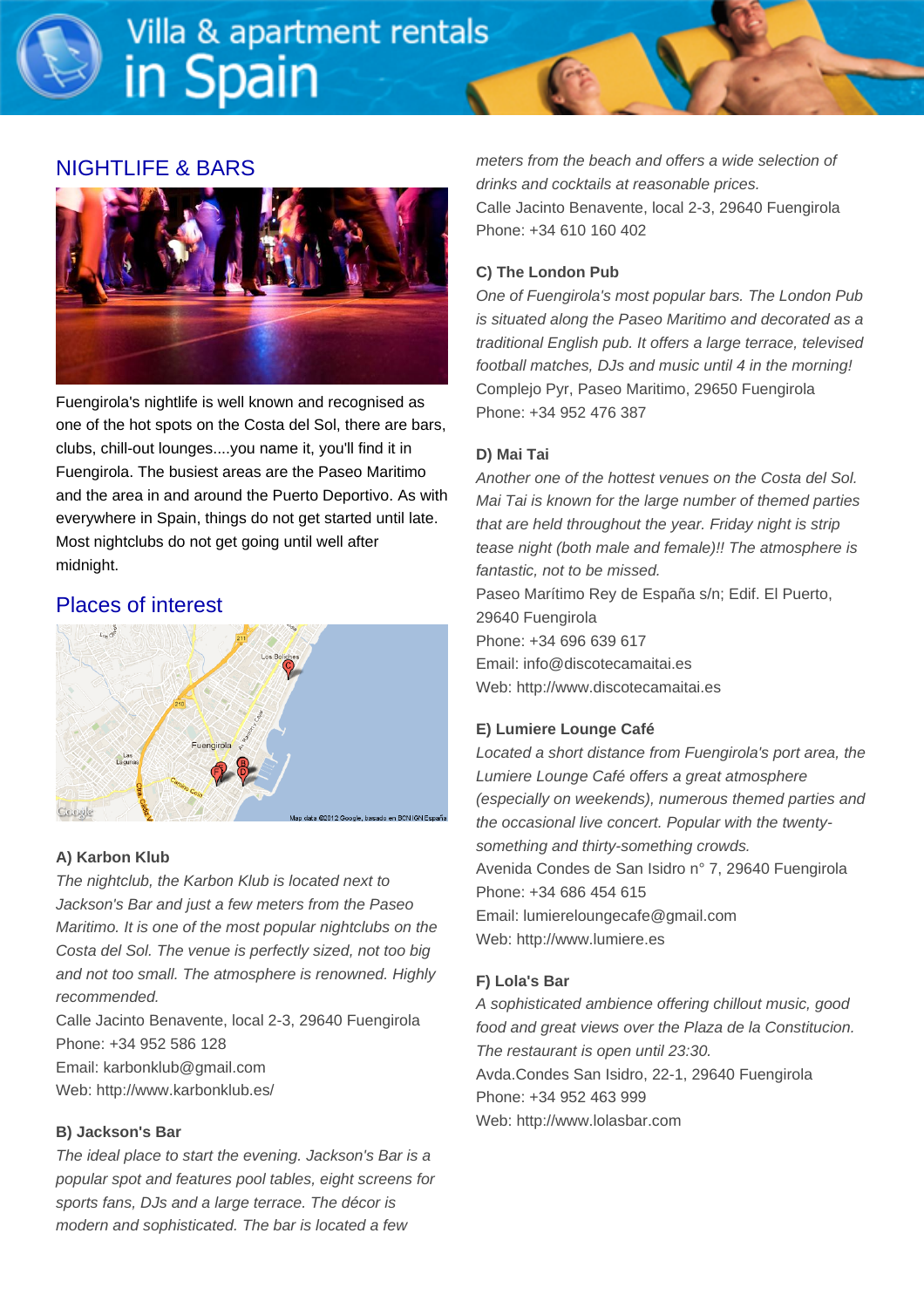# LOCAL EVENTS



Fuengirola celebrates events throughout the year. There are various religious processions, carnivals, festivals and concerts.

The friendly town is home is to numerous nationalities, with large expat communities - some offering celebrations of their own. Here are some suggested local events.

# Places of interest



#### **A) La Feria Internacional de los Pueblos**

The International fair known as the Feria Internacional de los Pueblos is one of Fuengirola's biggest events. It takes place yearly at the end of April, early May. More than 30 different nationalities are represented within the fair, each with their own stall offering information on their respective countries, with gastronomic highlights, traditional music and dancing. The telephone number listed above is to Fuengirola's tourism office. They can provide further information and exact dates. Fuengirola

Phone: +34 952 46 74 57 Web:

http://www.fuengirola.es/portal\_localweb/InitIndex.do

#### **B) Festival van de Rosario**

The Fiesta del Rosario is a beautiful religious festival that is celebrated around the first and second weekend of October. There are various processions, flamenco dancing and horse shows.

#### **C) Holy week - Semana Santa**

One of the biggest celebrations in Spain, Holy Week is a popular event in Fuengirola. Nearly every brotherhood, church and municipality organises its own procession. The address above is for processions from one of most important brotherhoods in Fuengirola. The processions start daily at around 17:00.

Calle de Camilo José Cela, 10, Fuengirola

#### **D) Festival of music and dance**

The Sohail castle plays host every August to the music and dance festival. The setting is spectacular and offers some unbeatable views over the Mediterranean. Tickets can be purchased at El Corte Ingles, Carrefour and other designated outlets.

Phone: +34 952 467 457 Web: http://www.visitafuengirola.com/index.php

#### **E) Medieval festival**

The medieval festival takes place in the Sohail Castle. The atmosphere of medieval times is recreated in an appropriate setting. Food, drink and plenty of games. A great event for all the family. Fuengirola Web: http://www.visitafuengirola.com/index.php

#### **F) Erotic Tapa festival**

The Erotic festival consists of three different routes; Los Boliches, the beach area and the centre of Fuengirola. With more than 60 restaurants taking part, its a tapas festival with a difference, the food is erotically themed. Every Tapa comes with a drink and costs (including drink)  $1.50 \in$ .

Phone: +34 951 311 956

#### **G) San Juan**

San Juan (the night of Saint John) is a huge celebration across the whole of Spain and Fuengirola is no exception. Taking place on the night of June 23rd, San Juan is one big beach party with bonfires, fireworks and celebrations that take place all night. There's a traditional 'cleansing of sins' taking place at midnight, with people jumping over the bonfires and washing their sins away in the sea. Not to be missed. Fuengirola